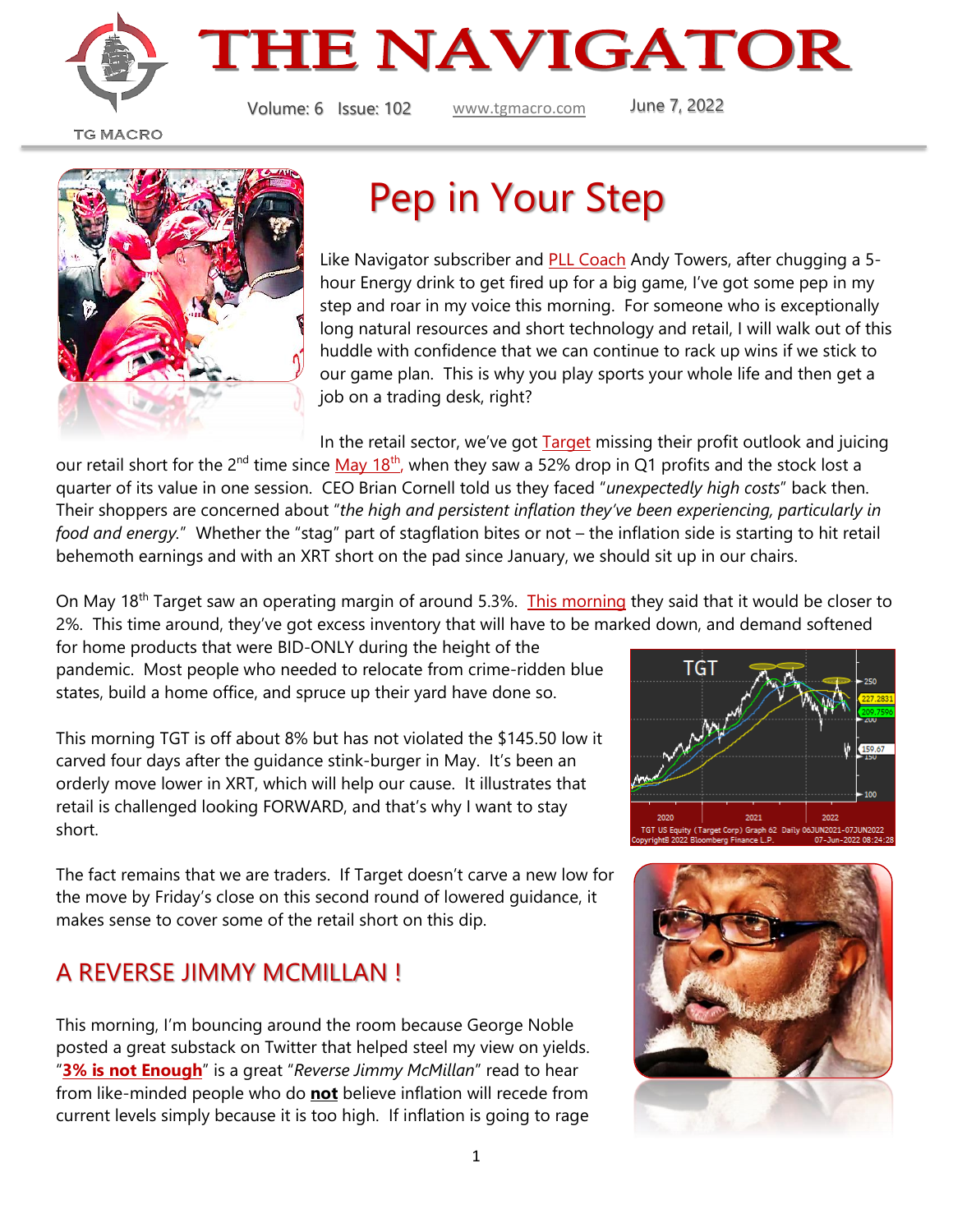

on, then 10Y yields will have to exceed 3%. Florian Kronawitter, with the kick-ass name, lays the case out beautifully.

He cites 1) gasoline as "*the financial world's most important metric,*" and I couldn't agree more. I've been calling natural gas the "*tip of the commodity spear,*" but we're barking up the same fossil fuel tree. He knows the Saudis have no spare capacity but massive pricing power and sums up the entire predicament beautifully in one sentence. If you want to explain to someone as if they were an eighth grade or a Golden Retriever, this is how you would do it:

#### **"There isn't enough** *refining capacity***, there isn't enough** *oil***, there is no** *supply response***, so there is** *no respite in sight."*

Florian points out in a different form that the cure for high prices is no longer high prices because we have this political (batsh\*t crazy energy policy) and investment-driven (Larry Fink's ESG funds) attack on the supply response. When CPI comes out on Friday, don't be shocked to see it reach double digits. We know reality is in double digits. Once the market gets there, yields are going to rise.

Florian cites rent as his  $2<sup>nd</sup>$  point. There is not much housing inventory, so rents will likely rise, tightening the consumer's inflation predicament even further. His final point is the tight labor market will not help to alleviate inflation pressure. All roads lead to higher treasury yields, which are negative for risk assets unless you pull natural resources from Mother Earth.

If that doesn't convince you, consider the price action of 10Y yields. Dips are steep in price and short in duration. They land on shortterm support levels and march to a new high. Everything about this dip in 10Y yields to their 50-day moving average indicates they will do the same, and my man Florian "[This is My](https://twitter.com/fkronawitter1) Twitter" Kronawitter will be right in the end.

Treasuries trading lower isn't good for our TLT position, but our TLT position is VERY MUCH a hedge, like utilities are, to that massive pile of natural resource longs we've got on the books.

3% in the U.S. 10Y? Not enough. Take the Bat-Signal (US2Y yields) and the BCOM (Bloomberg Commodities Index) and bid 'em.



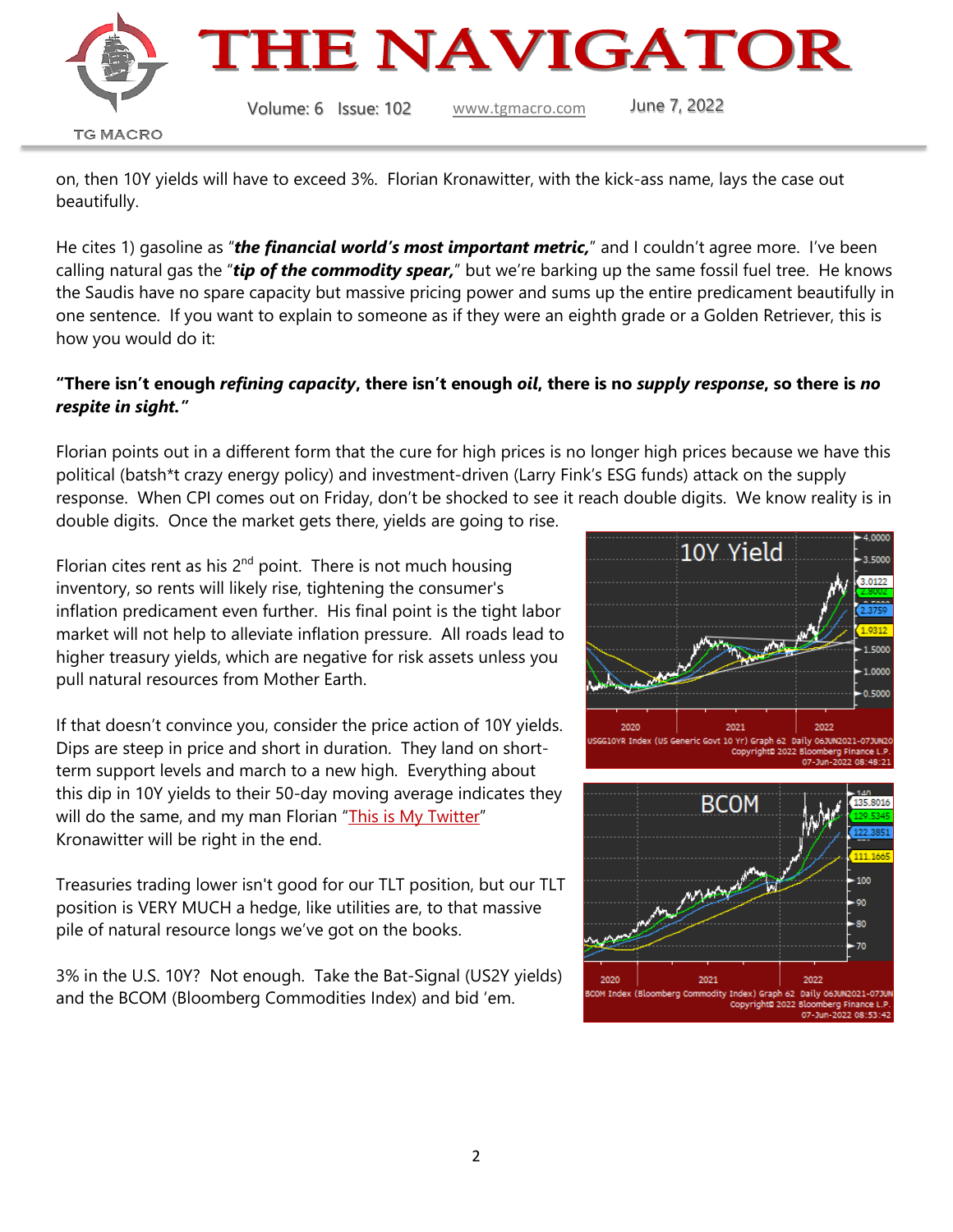

**THE NAVIGATOR** 

Volume: 6 Issue: 102 [www.tgmacro.com](http://www.tgmacro.com/) June 7, 2022

**TG MACRO** 



I dedicate this Study Break to one of my favorite artists. Prince was ten years my senior and was not done making unbelievable music on the edges of R&B, Motown, rock, and the blues when he died in Paisley Park of an "accidental overdose of fentanyl" on April 21, 2016. Prince was Master Class musician that played every instrument on the studio recording of *Purple Rain* and did it all with style his entire career.

*"Dearly beloved. We are gathered here today. To get through this thing called life."* - Prince, born June 7, 1958

*"Every day I feel is a blessing from God. And I consider it a new beginning. Yeah, everything is beautiful."* – Prince

*"God trusts most those who know Him best, and those who know Him best are those who have spent the most time with Him."* – Mark Batterson

*"Stop whatever is hindering you and discover who you are"* - Sunday Adelaja



The best Prince story ever was from the Rock and Roll Hall of Fame rehearsal in 2004. George Harrison was inducted the same year. The show's producer, Joel Gallen, asked Prince to play twice

during the induction ceremony. He would play once for his induction and then join Tom Petty and an all-star band on stage to play "*While My Guitar Gently Weeps*." Prince sandbagged the rehearsal. He didn't take the lead when he could have. He let other guitarists



step in and play leads. Joel Gallen was steaming. He went up to Prince and said something like, hey man, I put you up to this solo because you're one of the world's greatest guitar players, and I thought you'd crush this entire production for us. Prince was still throwing shade, saying something like, yeah, it'll be fine. I'm sure Gallen was on the ropes for several hours.

*"Just start by creating your day. Then create your life."* – Prince

Prince came out and blasted what is now the most memorable guitar solos of all time at showtime. Prince sandbagged the rehearsal so that nobody would know what hit them when he came out and laid that solo down live. In my opinion, it is a perfect piece of guitar work that I haven't seen anything like since Eddie Van Halen played the Garden in '82.

At 5:10 into the video, Tom Petty shakes his head in disbelief. Joel Gallen's dream, and the

dreams of many other Beatles and Prince fans like me, came true that night. That was something special. Thank you, Prince.

Take six minutes and twenty-one seconds on Prince's birthday to enjoy these Master Class musicians performing *[While My Guitar Gently Weeps](https://www.youtube.com/watch?v=dWRCooFKk3c)*. And then watch Prince slam dunk the solo, toss his guitar into the crowd, and bounce. To this day, nobody knows who caught Prince's guitar.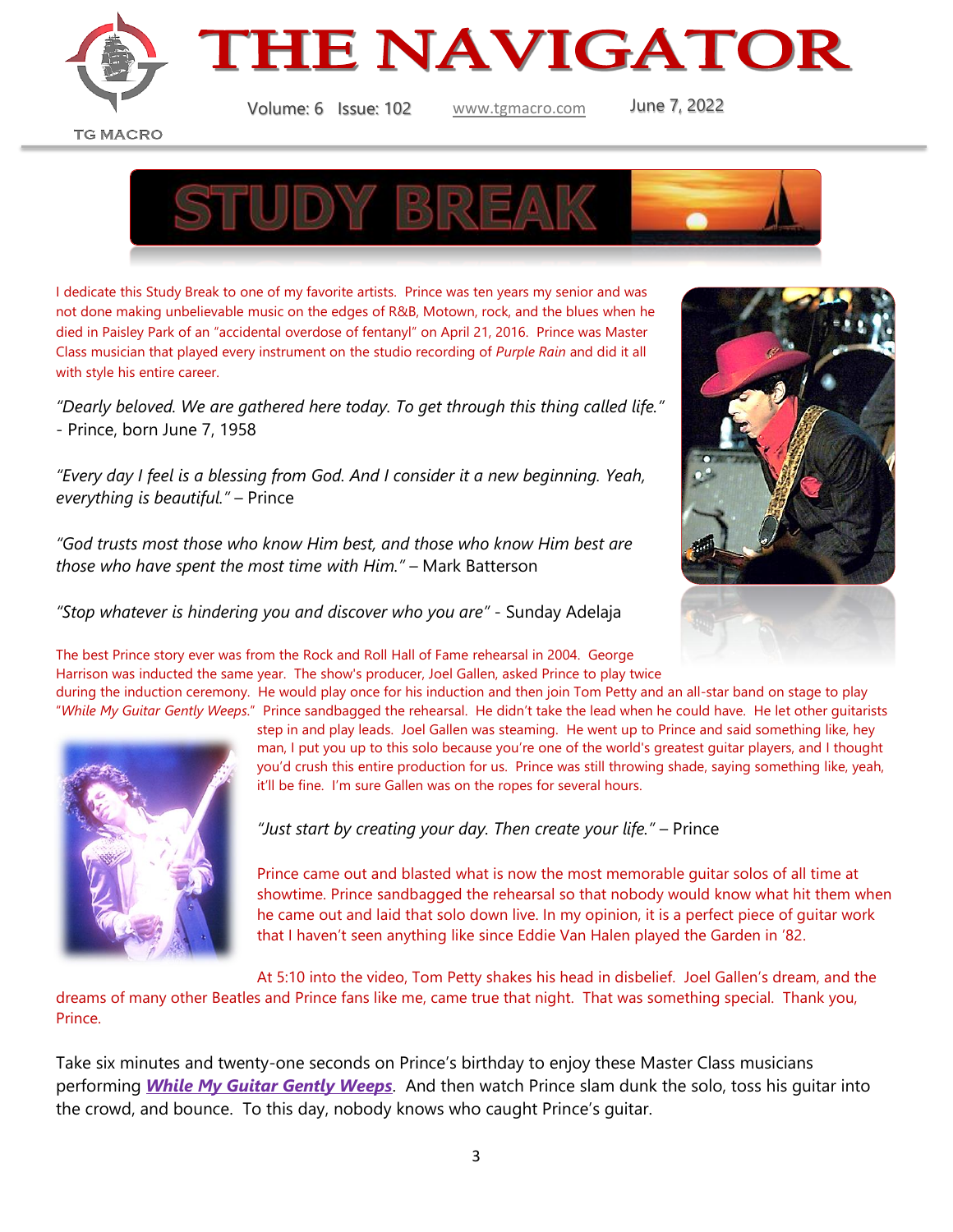

# THE NAVIGATOR

Volume: 6 Issue: 102 [www.tgmacro.com](http://www.tgmacro.com/) June 7, 2022

**TG MACRO** 

## View Matrix

Cover some retail on a dangling gap lower.

Let the rest ride.

| <b>VIEW MATRIX</b>  |                                            |               |                                             |                   |                 |             |
|---------------------|--------------------------------------------|---------------|---------------------------------------------|-------------------|-----------------|-------------|
| <b>LONG</b>         | <b>TICKER</b>                              | Added         | <b>REASON</b>                               | ALL BETS ARE OFF  | <b>TARGET</b>   | Performance |
| <b>Aluminum</b>     | АΑ                                         | 23-May-22     | Buy the 35% pullback into technical support | < 55              | \$110           | 5.70%       |
| <b>Treasuries</b>   | TLT                                        | 12-May-22     | Just for the reversal/retracement trade     | $<$ \$110         | \$140           | $-3.25%$    |
| <b>Utilities</b>    | XLU                                        | 12-May-22     | Defensive Long                              | $<$ \$68          | \$80            | 5.79%       |
| Oil                 | XOP                                        | 2-Dec-21      | <b>Buy the Omicron Dip</b>                  | $<$ \$105         | \$180           | 68.84%      |
| Natural Resources   | IGE                                        | 2-Dec-21      | Buy dip to tech support (\$30)              | $<$ \$32          | \$55            | 44.26%      |
| *UPSIZED*           | <b>DBA</b>                                 | 27-Apr-21     | Agriculture breakout/inflation pending      | $<$ \$20          | \$35            | 19.27%      |
| Oil                 | <b>USO</b>                                 | 11-Nov-20     | Restart prospects are bullish               | $<$ \$45          | \$100           | 204.79%     |
| Gold                | <b>PHYS</b>                                | 24-Mar-20     | <b>CURRENCY HEDGE/INSURANCE POLICY</b>      | <b>COLLECTORS</b> | <b>FOR LIFE</b> | 9.96%       |
| <b>SHORT</b>        | <b>TICKER</b>                              | Added         | <b>REASON</b>                               | ALL BETS ARE OFF  | <b>TARGET</b>   | Performance |
| The Nasdag          | QQQ                                        | 12-Apr-22     | Nosedive Trading resumes                    | > \$338           | \$250           | 9.88%       |
| Retail              | <b>XRT</b>                                 | $11 - Jan-22$ | Technical curlover into HIGH inflation      | > \$74            | \$50            | 24.01%      |
| <b>RADAR SCREEN</b> |                                            |               |                                             |                   |                 |             |
| <b>BULLISH</b>      | NATURAL GAS, XME, OIH, PTON, XOM, REFINERS |               |                                             |                   |                 |             |
| <b>BEARISH</b>      | F, FAANG, SOCL                             |               |                                             |                   |                 |             |